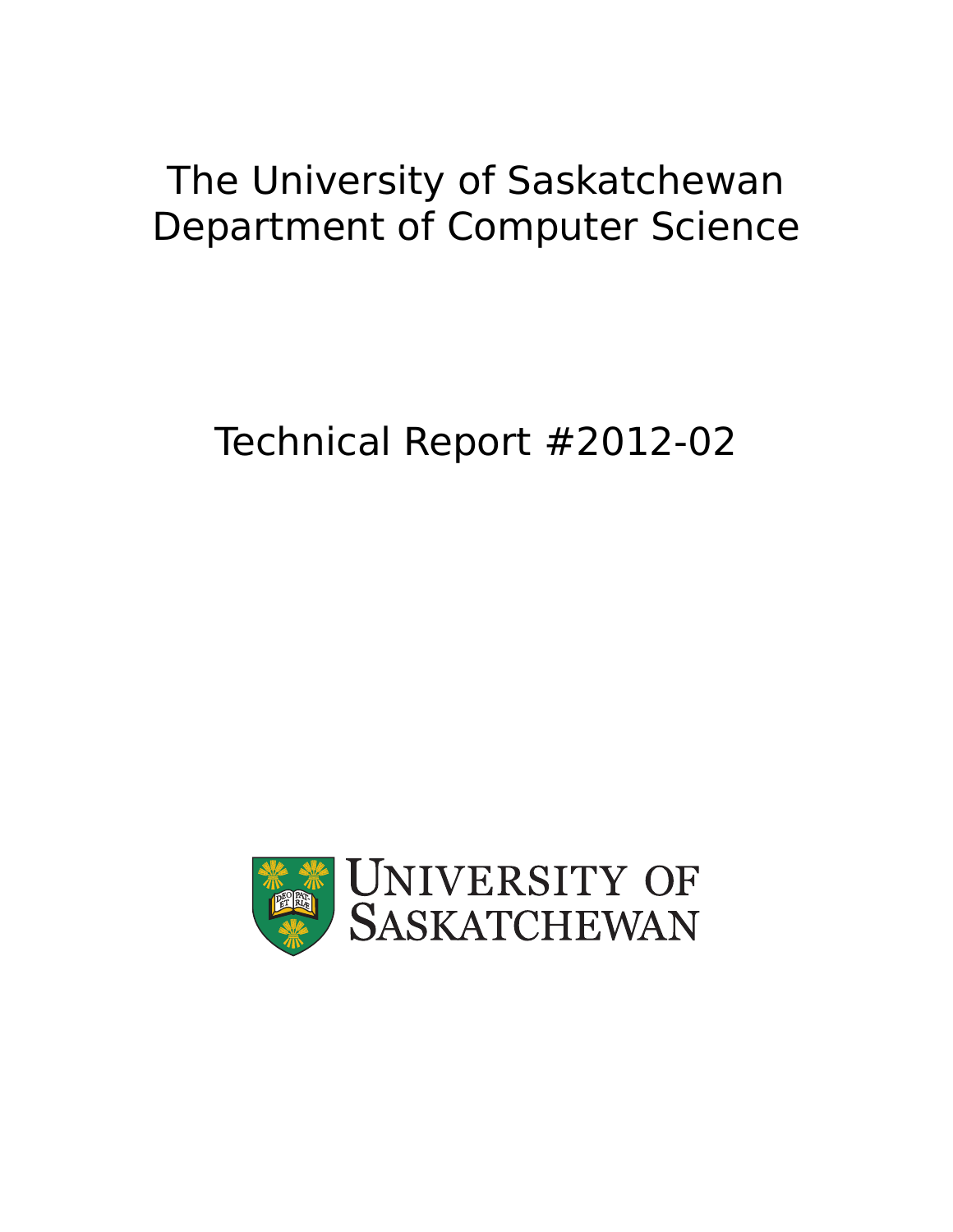## Biometric Authentication: The Security Issues

Minhaz Fahim Zibran

Department of Computer Science University of Saskatchewan, Canada Email: minhaz.zibran@usask.ca

Abstract. Access control and authentication have become very common activities at this modern information age to ensure information security and authorized access to the information. Traditional authentication mechanisms require the users to remember secret words or phrase, or carry identification documents like passports, smart cards, etc. Biometric authentication relieves the users from the pain of remembering numerous secret passwords. People tend to believe that biometrics would provide better security in authentication systems, and such biometric authentication systems are being developed for use in areas like border security, airport security, banking, and so on. However, there are security issues about biometric authentication, which must be taken into consideration in developing and deploying biometric authentication systems for massive use. Based on review of existing literature in the area, this paper presents security concerns about biometric authentication and its implementations.

The security issues pointed out in this paper reveals areas of further research in biometric authentication, and also will help to develop more reliable biometric authentication systems for ubiquitous use.

### 1 Introduction

Today we are living in digital kingdoms having computer slaves, who make our life much easier, but not necessarily more secure. With the advancement of science and technology our daily activities have become faster and easier at the cost of having complex tools and technologies. Think about the Stone Age when valuable data were probably engraved on gigantic stone, where to steal such data or corrupt it would have taken a tremendous effort. In today's modern world information storage and transfer have been much easier with the help of technologies like database, networks, etc. It has been possible to access remote information without being physically present on site. This necessitates efficient mechanisms for access control and user authentication.

Traditional authentication systems requires the user perform the cumbersome task of memorizing numerous passwords, personal identification numbers (PIN), pass-phrase, and/or answers to secret questions like "what is your mother's maiden name?", etc. in order to access various databases and systems. More often, it becomes almost impossible to the different formats due to case sensitivity, requirement of alphanumeric text, and the necessity to change passwords or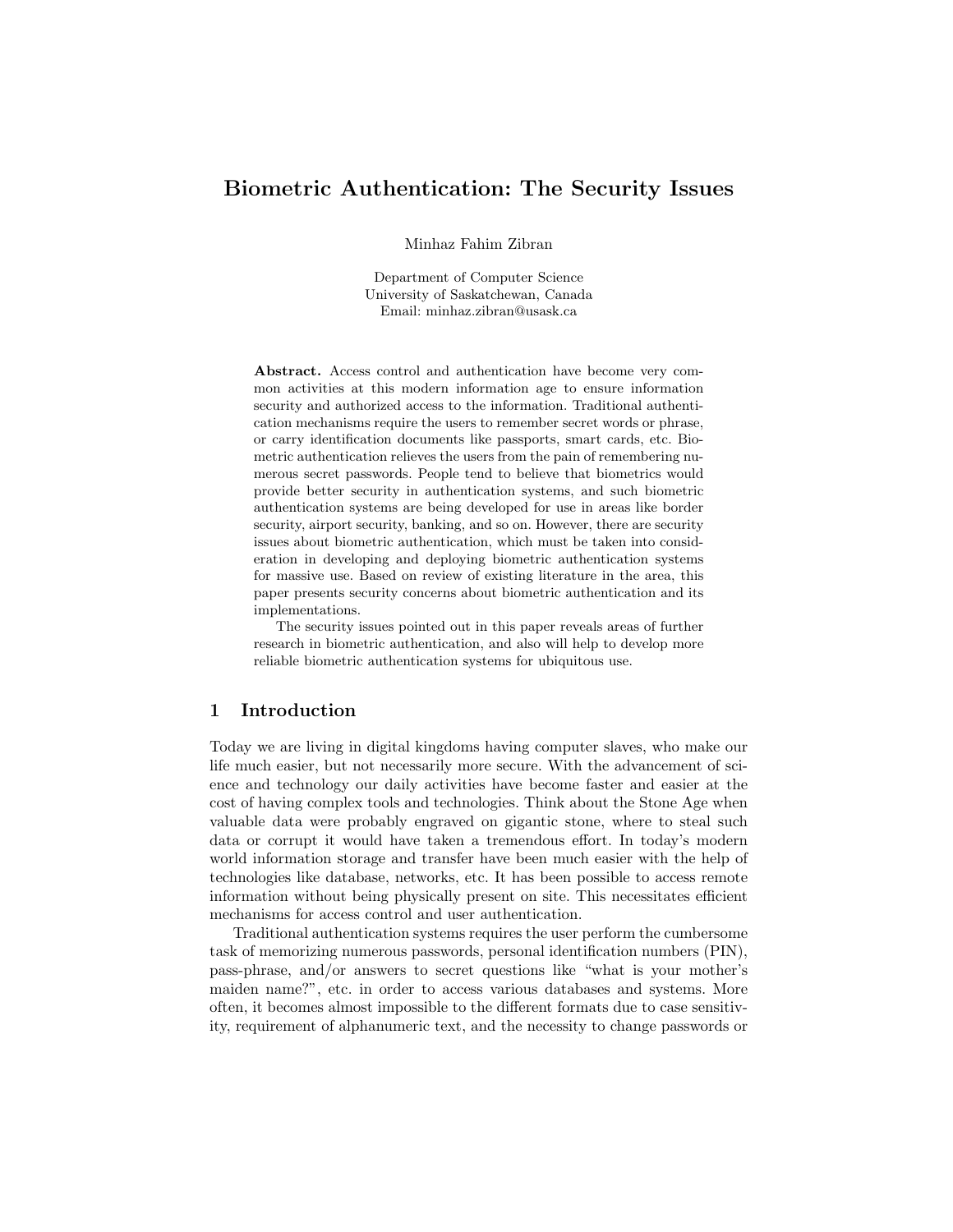pass-phrases periodically to prevent from accidental compromise or theft. Many users choose passwords to be part of their names, phone numbers, or something which can be guessed. Moreover, to handle the hard task of remembering so many passwords, people tend to write them in files, and conspicuous places such as desk calendars, which exposes chances of security violation [4].

Biometric authentication comes in play to deal with these difficulties with traditional password systems. Potentially, biometric systems can be employed in all applications that need authentication mechanism, and so in all applications that today use passwords, PINs, ID cards, or the like [11]. However, biometric authentication is not the silver bullet for secure authentication. Spoofing of biometric systems for misappropriation of biometric data is a realistic security threat. The consequences hereof can be very severe, because biometric characteristics in principle cannot be changed, unless biometric are used in a revocable way [10]. Based on literature review, this paper identifies security issues of biometric authentication systems and possible security attacks on biometric systems.

The remaining of the paper is organized as follows. Section 2 discusses about user authentication, and introduces biometric authentication with a historical overview of it. In section 3 the security concerns of biometric authentication is discussed, and finally section 4 concludes the paper with some remarks about recent advances towards the goal of achieving better biometric security, and also discussion about the usability issues, which hinder end users' acceptance of the technology.

#### 2 Authentication and Biometrics

In general the term *authentication* is given by Bishop [3] as:

"Authentication is the binding of an identity to a subject."

A wider definition from the the domain of telecommunications do not bind authentication to subjects [1]:

"[Any] security measure designed to establish the validity of a transmission, message, or originator, or a means of verifying an individual's authorization to receive specific categories of information."

The definitions imply that any authentication process operates on information of two categories. Firstly, an identification string logically and uniquely assigned to a subject, and secondly, some sort of information related to the subject allowing a decision on authenticity, i.e., is the person the one he/she claims to be [14]. Typically, authentication is done based on information about one or more of the following  $[3, 13, 15]$ :

i. Knowledge of the subject, such as password or secret information.

ii. Possession of the user, such as smart card, passport, driver's license, etc.

iii. Biometric traits of the client, such as fingerprint, voice, iris, etc.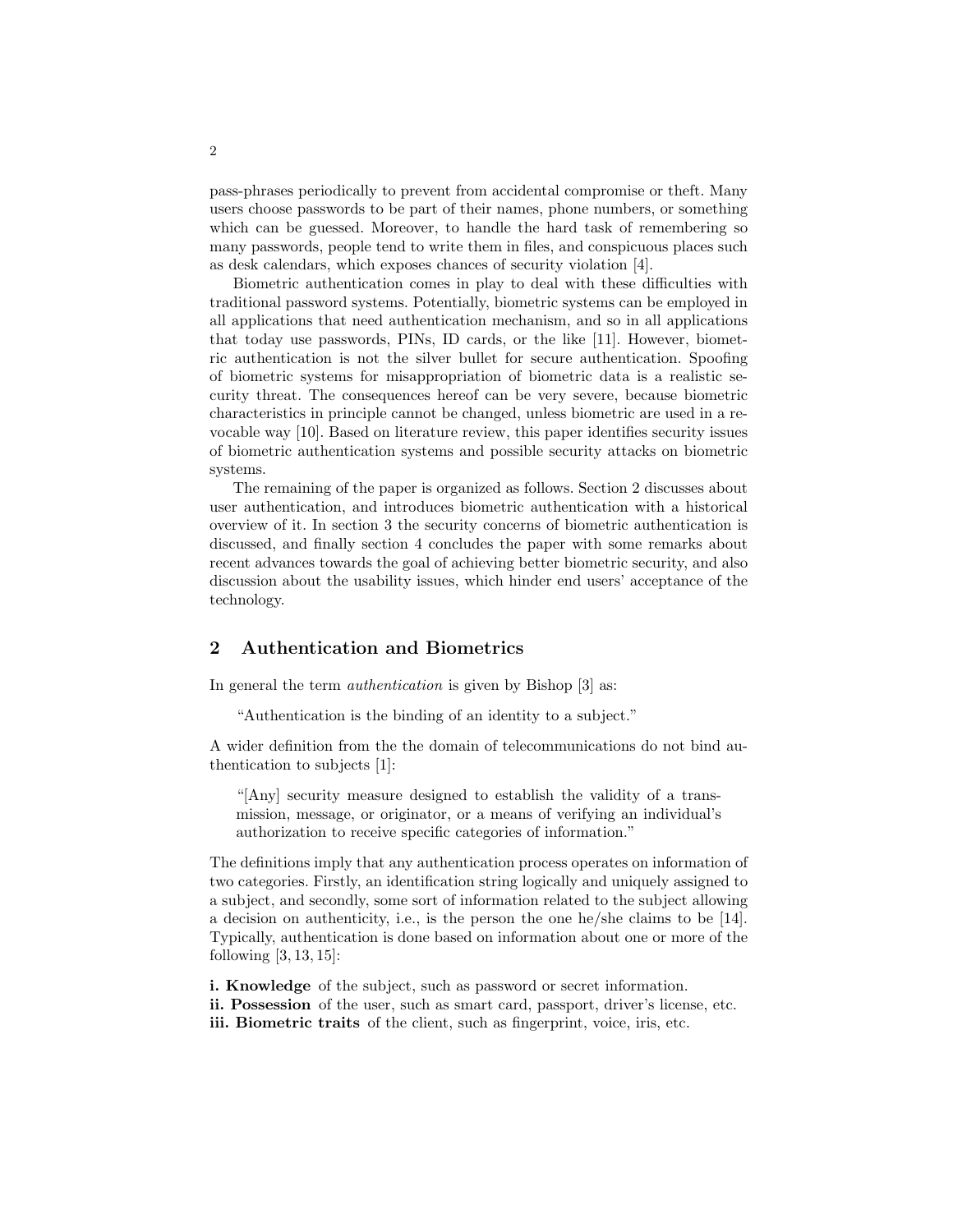#### 2.1 Biometric

This paper concentrates on the security issues to authentication scheme based on the third category of information as stated above, namely biometric authentication. A biometric system is essentially a pattern recognition system that operates by acquiring physiological and/or behavioral characteristics from individual (such as fingerprint, iris scan, retina scan, hand geometry, etc.), extracting a set of features from the acquired data, and comparing this feature set against the set of templates pre-stored in the database [8, 9].

Fingerprint is probably the most used for biometric authentication. It is also likely to be the oldest biometric in use. There is archeological evidence that fingerprints as a form of identification have been used at least since 7000 to 6000 BC by the ancient Assyrians and Chinese. Clay pottery from this age sometimes contain fingerprint impressions placed to mark the potter. Chinese documents bore a clay seal marked by the thumbprint of the originator. Till date, beside improvements of fingerprint recognition, many other biometrics have been revealed namely, face recognition, voice recognition, hand geometry, iris recognition, retinal pattern recognition, etc. The basis of every biometric based authentication system is the fact that the biometric characteristic used to identify and/or verify users is unique for each user. There are also other factors such as universality, permanence, etc., which relate to security concerns of biometric authentication.

| <b>Biometrics</b>    |        |        | Universality   Uniqueness   Permanence | Collectability Performance |        |        | <b>Acceptability Circumvention</b> |
|----------------------|--------|--------|----------------------------------------|----------------------------|--------|--------|------------------------------------|
| Face                 | high   | low    | medium                                 | high                       | low    | high   | low                                |
| Fingerprint          | medium | high   | high                                   | medium                     | high   | medium | high                               |
| <b>Hand Geometry</b> | medium | medium | medium                                 | high                       | medium | medium | medium                             |
| <b>Iris</b>          | high   | high   | high                                   | medium                     | high   | low    | high                               |
| <b>Retinal Scan</b>  | high   | high   | medium                                 | low                        | high   | low    | high                               |
| <b>Signature</b>     | low    | low    | low                                    | high                       | low    | high   | low                                |
| <b>Voice Print</b>   | medium | low    | low                                    | medium                     | low    | high   | low                                |
| F. Thermogram        | high   | high   | low                                    | high                       | medium | high   | high                               |

Fig. 1. Comparison of biometric technologies [8]

Fugure 1 presents comparison on aspects of different biometric technologies. Security issues are discussed in detail below in section 3.

## 3 Security Issues

The security concerns related to biometric authentication can be organized into two categories: concern about the theoretical basis of biometrics and vulnerability of biometric authentication system.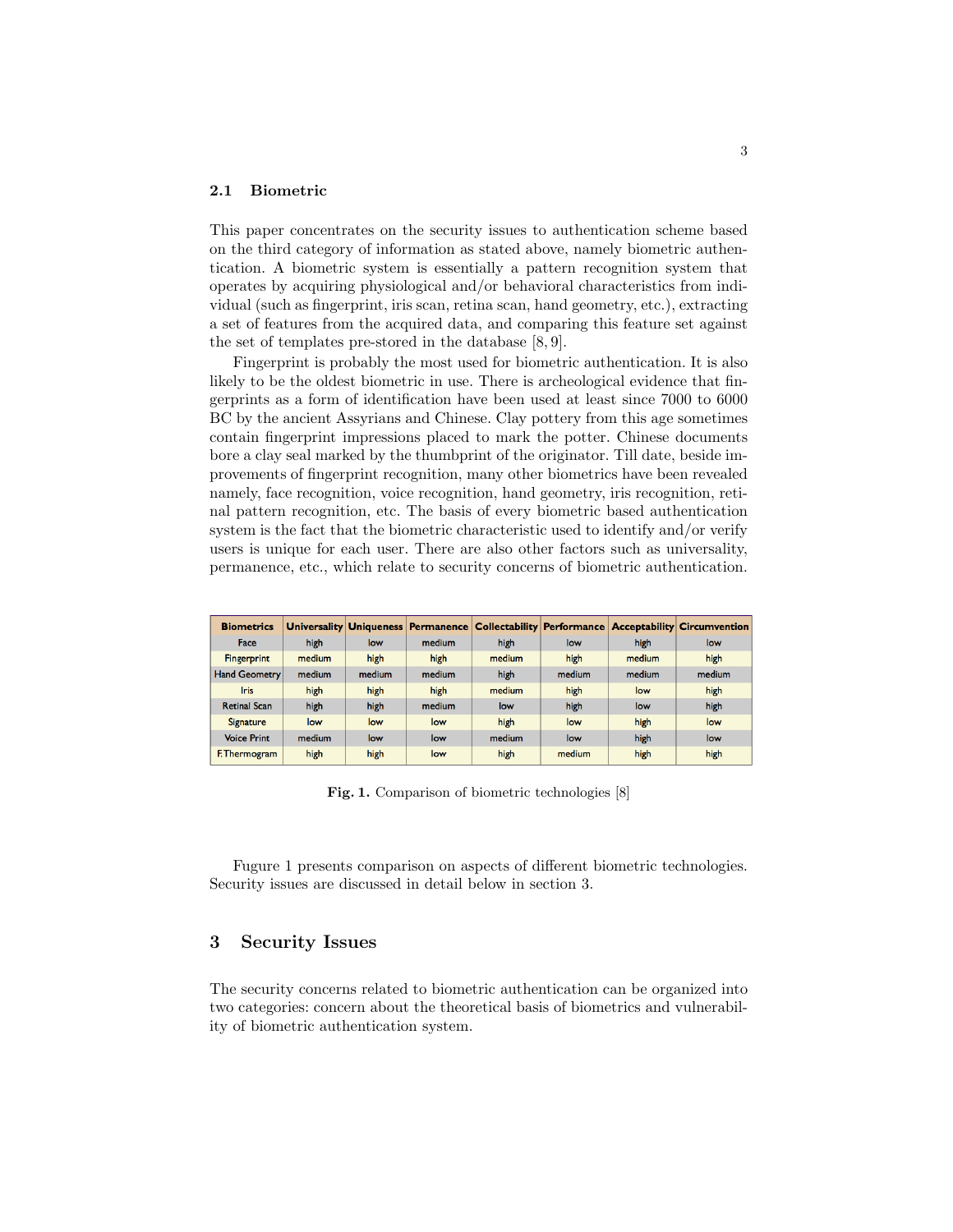#### 3.1 Concerns about the Theoretical Basis of Biometrics

An obvious class of biometric authentication vulnerabilities are those faced by the system user, which impact user's privacy, and may lead to identity theft or system compromise [12]:

- Biometrics are not secret. Technology is readily available to image faces. fingerprints, irises, and make recording of voice or signature - without subjects' consent or awareness. From this perspective, biometrics are not secret. On the other hand, from a cryptography or privacy perspective, biometric data are often considered to be private or secret.
- Biometrics cannot be revoked. A biometric feature is permanently associated with an individual, and a compromised biometric sample will compromise all applications that use that biometric. But the user cannot change her fingerprint, or retinal patterns.
- Biometrics have secondary uses. If an individual uses the same biometric feature in multiple applications, then the user can be tracked if the organization share biometric data. Because of the amount and/or type of information that are also collected along with the bio record, many end users perceive biometric authentication as an intrusive process, and express concerns about how the information will be used beyond the original purpose [4].
- How reliably unique the biometrics are? Many people like to think of biometrics as 'unique', but they are not, at least not with the level of data we can measure [5].
- How universal are the biometrics are? Now all biometric traits are truly universal. The National Institute of Standards and Technology (NIST) reported that it is not possible to obtain a good quality fingerprint from approximately two percent of population (due to disabilities, cuts, bruises, etc.) [9].
- Biometric traits are not always invariant. The biometric data acquired from a user during verification will not be identical to the data used for generating the user's template during enrollment [9]. Even under same equipment and environmental condition biometric data collected from the same user are likely not to be identical. Biometric traits like may vary due to fatigue, sickness, etc., for example, a persons voice may change if she catches cold, children's face, gait change as they grow up.

#### 3.2 Vulnerability of Biometric Authentication System

The security of biometric authentication depends on the vulnerability of underlying biometric system. Since biometric systems are implemented on server computers, they are vulnerable to all cryptographic, virus, and other attacks which plague modern computer systems [2].

To better understand security issues concerned with biometric authentication, it should be useful to study individual components of a typical biometric system, communication channel among the components, and their vulnerabilities. Figure 2 [2] shows major functional components of a typical biometric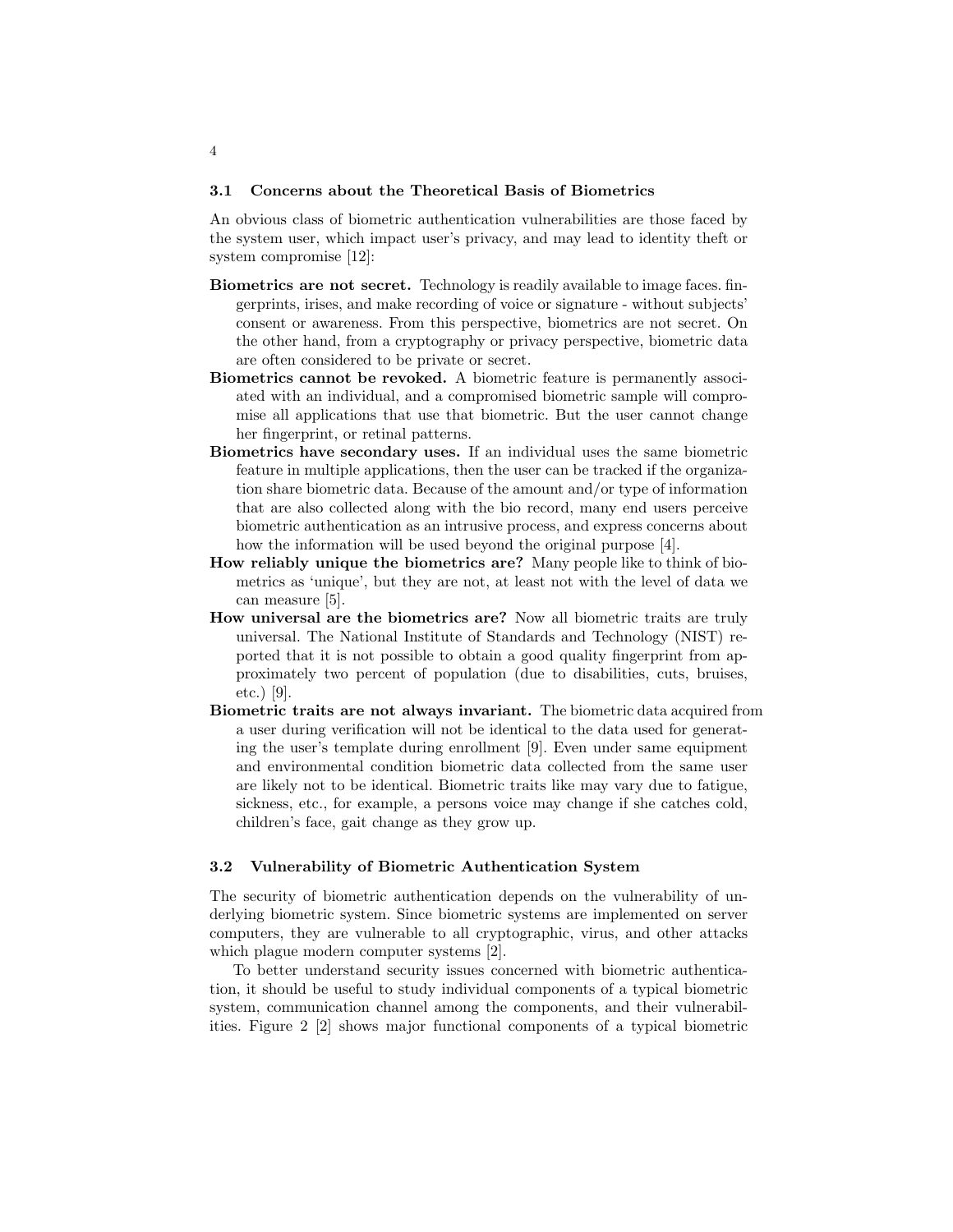

Fig. 2. Block diagram of a typical biometric authentication system [2]

system, where major steps in the process of authentication is marked as A, B, C, and so on. Typically, each presented sample (B) is acquired by a sensor (C) processed via segmentation and feature extraction (D) algorithms. If available a sample quality assessment (E) algorithm is used to indicate a need to reacquire the sample. Biometric features are encoded into template, which is stored (H) in database or any secure hardware. For biometric encryption systems, a code or token is combined with the biometric feature in the template. During enrollment, biometric samples are linked to a claimed identity  $(A)$ , and during subsequent verification or identification, samples are compared with enrolled samples using matching algorithm (I), and an identity decision (J) is made either automatically, or by a human being reviewing biometric system outputs. Andy Adler [2] points out the security issues at each of these components or steps in a typical biometric authentication system, which are discussed below in short.

- Sample presentation (B): The attacker may introduce false biometric sample into the system. Such attacks are mounted to avoid detection or masquerade as another person. The later attack is typically called spoofing.
- Sensor (C): Noise can appear in the acquired biometric data due to environmental factors (lights, sound, humidity, etc.), as well as defective or improperly maintained sensors [9, 14]. Attacks on the biometric sensor may subvert or replace the sensor hardware. In many cases, an attack on the sensor would take the form of replay. Unlike possession or knowledge based authen-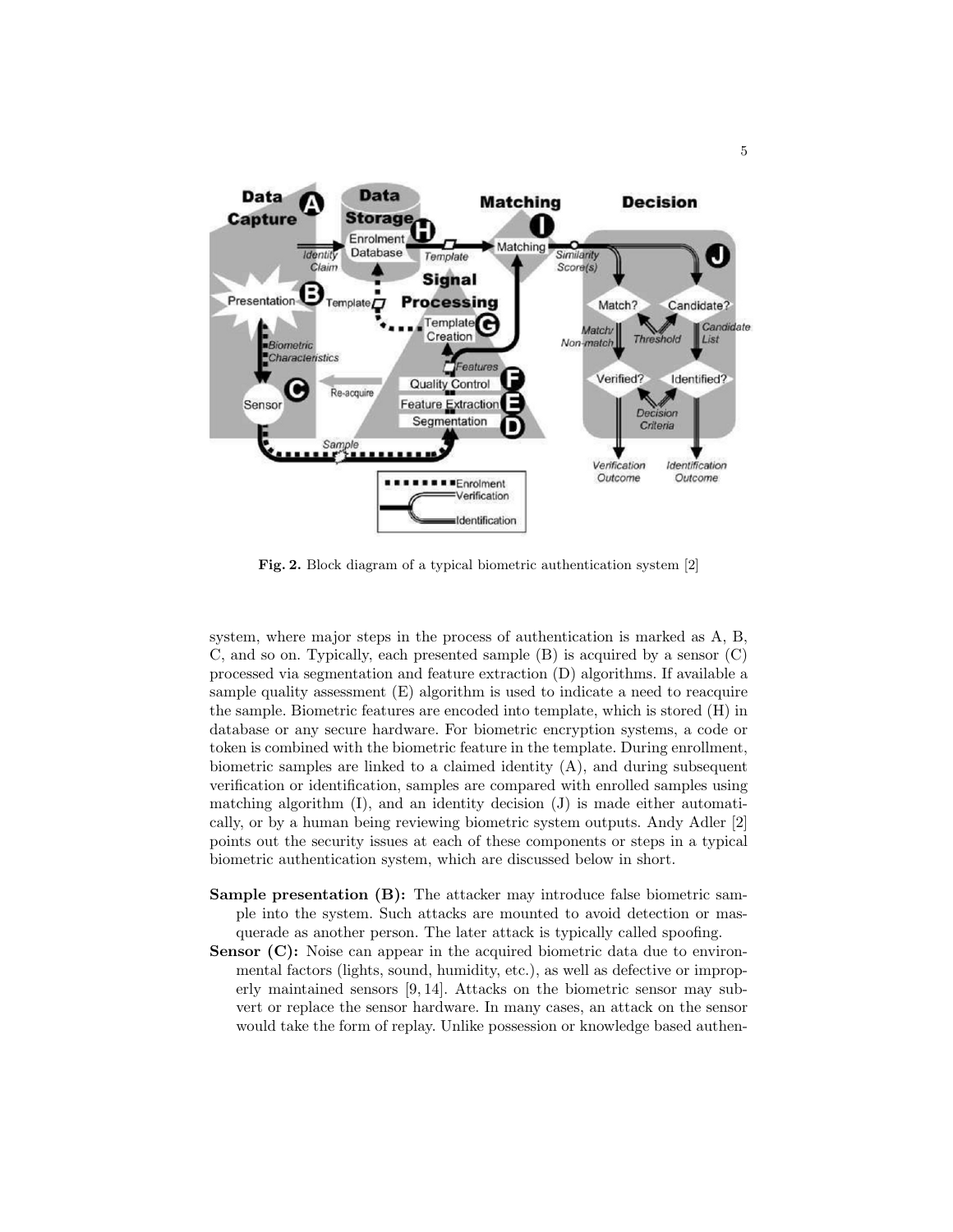tication, accuracy of biometric authentication is much dependent on sensor device used. For example, a computer keyboard does not reflect hardware specific characteristic in the typed text. However, keyboard characteristics used for biometric, key-stroke-based authentication significantly affects the resulting sampled signal due to physical properties like attenuation, pressure sensitivity, and others [14]. Biometric signals are exposed to distortions based on sensor characteristics. The problem of unavailability of identical sensor may be relevant for applications in large areas, as well as long term considerations, where specific hardware might no longer be available after some time.

- Segmentation (D): Biometric segmentation extracts the image or signal of interest from the background, and a failure means the system does not detect the presence of appropriate biometric feature. Segmentation attacks may be used to escape surveillance or to generate denial of service (DoS).
- Feature extraction and quality assessment (E): Knowledge of feature extraction or quality assessment algorithms can used in the biometric authentication system may be exploited to design special features in presented biometric samples to cause incorrect features to be calculated.
- Template creation (G): One common claim is that, since template creation is a one-way function, it is impossible or infeasible to regenerate the image/signal from the templates. However, recent research has shown regeneration of biometric samples from templates to be feasible.
- Data storage (H): For biometric authentication the size of reference data may become very large, and due to natural variability of biometric information, it is impossible to apply discrete mathematical techniques like cryptographic hashes to secure the reference data [14]. Vulnerabilities of template storage concern modifying the storage (adding, modifying, or removing templates), copying template data for secondary usage (identity theft), or tampering the identity to which the biometric is assigned. "The biometric dilemma is that although biometrics can initially improve security, as traditional biometric databases become widespread, compromises will ultimately destroy biometrics' value and usefulness for security" [5]
- Matching (I): A biometric matcher calculates a similarity score related to the likelihood that two biometric samples are from the same individual. For multimodal or biometric fusion systems, extreme score in one biometric modality may override the influence of other modalities. Besides the concern of finding methods to increase the overall accuracy of multi-modal authentication systems, there remains open questions, for example, with respect to the degree of correlation between different modalities, question of finding a meaningful set of modalities [14]. Biometric matchers which are based on Fisher discriminant strategies calculate global thresholds based on the between class covariance, which may be modified by enrolling specifically crafted biometric samples.
- **Decision (J):** Biometric decisions are often reviewed by human operator. Such operators are well known to be susceptible to fatigue or boredom. One of the goals of the DoS attacks is to force operators to abandon the biometric

6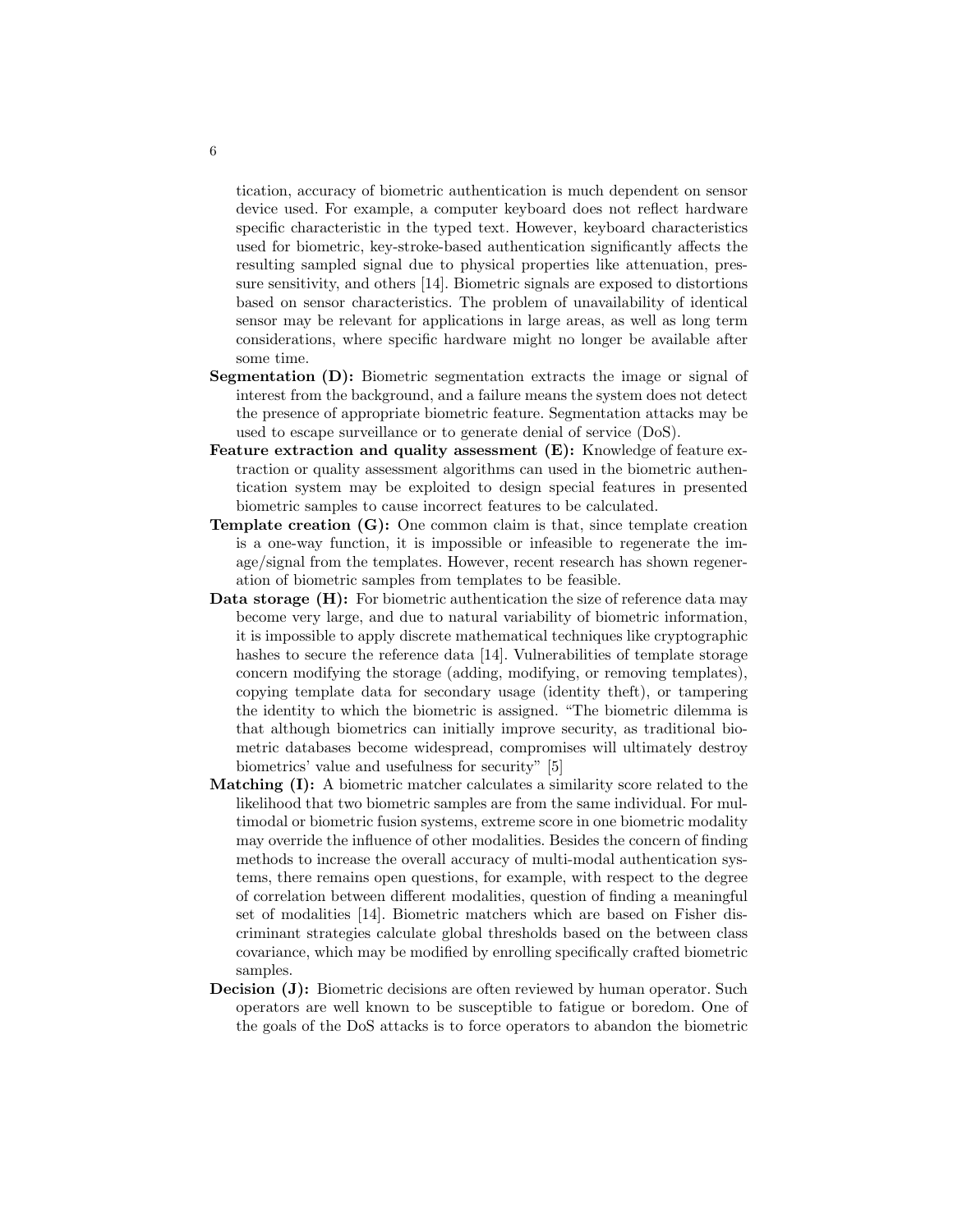system, or to mistrust its output (by causing it to produce sufficiently large number of errors). All biometric authentication methods are based on some statistical measurement of similarity and threshold, which make the process subject to false classification error. Biometric authentication does is based on probability of matching and so cannot give complete confirmation about certain authentication. Many biometric authentication system allows the administrator to configure a threshold level that determines false acceptance rate and false denial rate.

Figure 3 [9] summarizes the ways in which biometric authentication system may be attacked.



Fig. 3. Fishbone (cause-effect) illustration of biometric failure [9]

Maltoni and et al. [6] classify vulnerability of biometric authentication system as follows:

Circumvention is an attack which gains access to the protected resources by a technical measure to subvert the biometric system. Such an attack may subvert the underlying computer systems (overriding matcher decision, or replacing database templates) or may involve replay of valid data. It is possible to circumvent a biometric system using spoofed traits. For example, it is possible to construct "gummy fingers" using lifted fingerprint impressions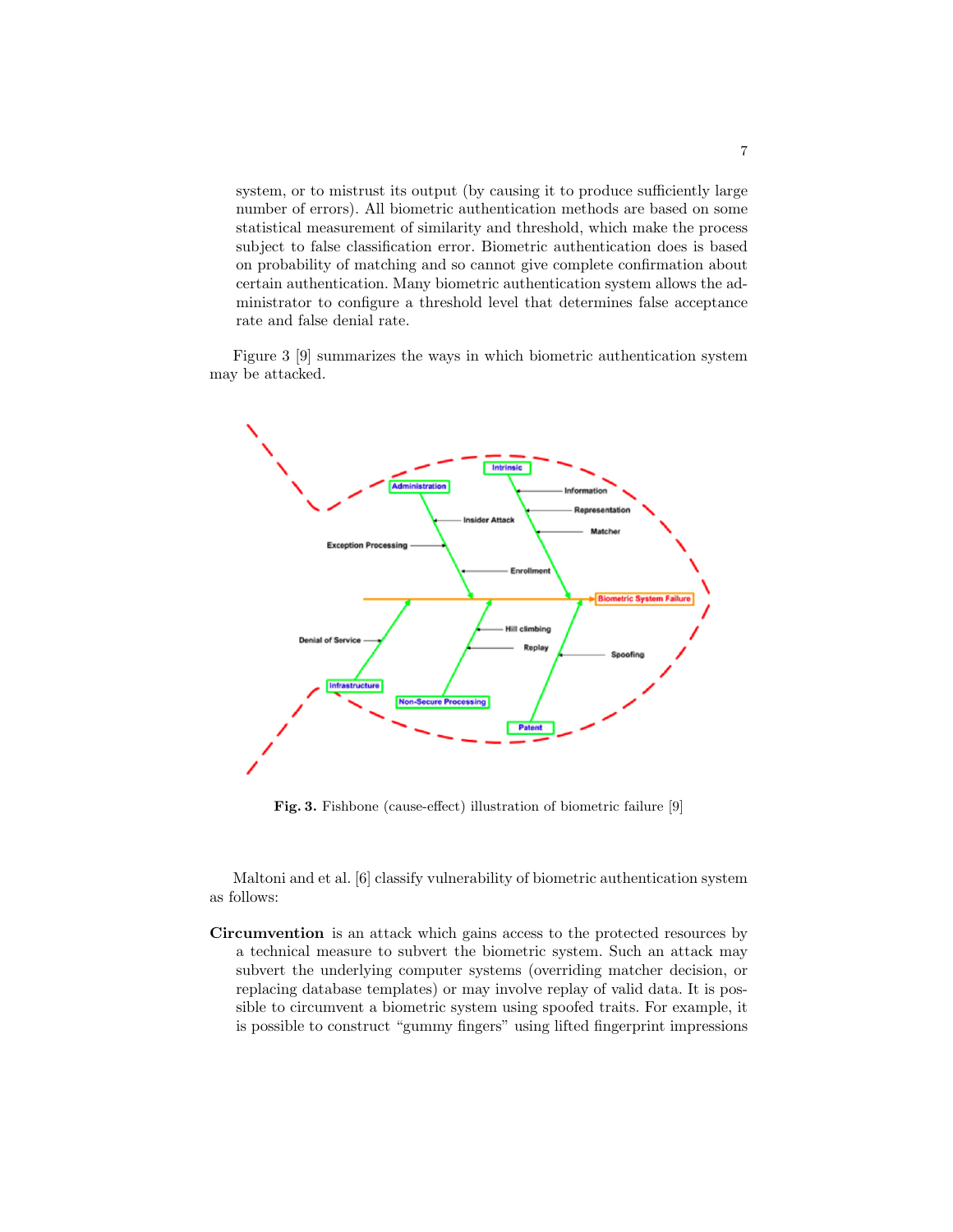and utilize them to circumvent a fingerprint based authentication system [5, 9].

- Covert acquisition (contamination) is use of biometric information captured from legitimate users to access a system. Examples include spoofing via capture and playback of voice password, and lifting latent fingerprints to construct a mold.
- Collusion and Coercion are biometric system vulnerabilities from legitimate system users. The distinction is that, in collusion the legitimate user is will (perhaps by bribe), while the coerced user is forced (through threat or blackmail).
- Denial of Service (DoS) is an attack which prevents legitimate use of the biometric system. This can take the form of slowing or stopping the system (via overload of requests) or by degrading the performance.
- Repudiation is the case where the attacker denies accessing the system. A corrupt user may deny her actions by claiming that her biometric data were stolen.

#### 4 Conclusion

Even though the area of biometric technology is flourishing so fast, biometric authentication systems have not come in use that much due to a number of reasons besides the security issues discussed above. An obvious reason is high expense to install and maintain biometric systems. Another, concern is accuracy, some biometrics technologies (such as iris, retina, fingerprint) are comparatively promising in terms of accuracy, while others (voice, gait, etc.) result high error rate. Considerably the best fingerprint systems tested by the the U.S. government in the NIST Fingerprint Vender Recognition test, only had 98% true acceptance rate, when set to reject 99.99% of false matches, and had an equal error rate of 0.2% [5].

The interface of the biometric authentication system also plays a vital role in users' acceptance [7]. For example, fingerprint based authentication is more convenient and acceptable to the subjects, compared to iris recognition or retinal pattern recognition due to the fact that eye based authentication requires the subjects to keep their eyes open for considerable duration in front of the sensor. Interoperability of the separately collected biometric data stored in different databases is another obstacle for implementation of pervasive biometric authentication systems [2, 14], whereas possession or knowledge based authentication schemes do not have such interoperability problem. To date, several standards have been proposed addressing this issue.

To increase reliability of biometric authentication, multimodal biometrics may be used at the cost of increased expenses [14]. Encoding of biometric templates would increase security of template database. Templates encryption techniques are designed to encode secret code into the template, in a way that can be decrypted only with an image of the enrolled individual. Furthermore, it may be possible to use biometrics to some extent in revokable way using distortion